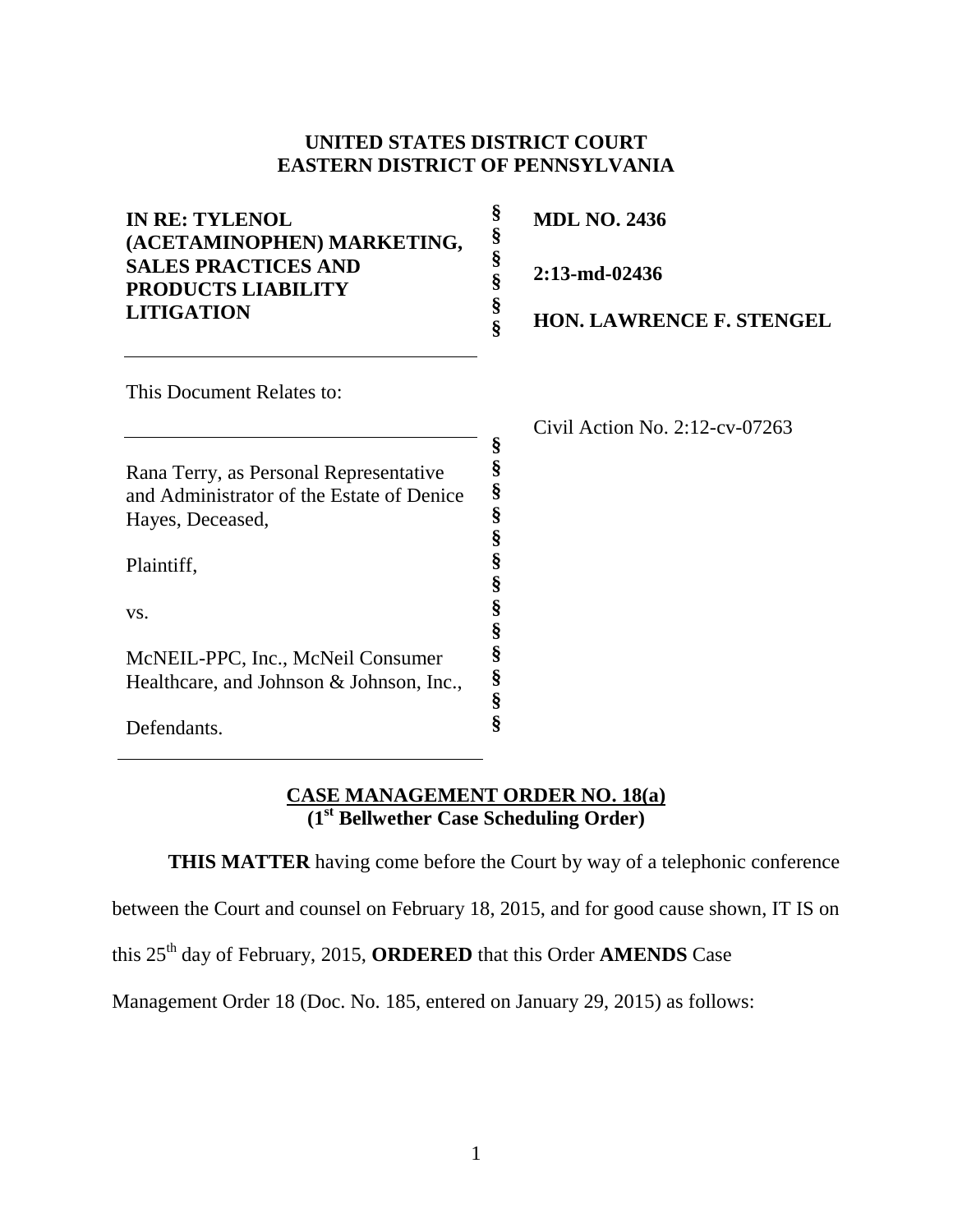- 1. The case of Rana Terry v. McNeil-PPC, Inc., et al., Civil Action No. 2:12-cv-07263 ("the Terry case"), is selected as the first bellwether case to proceed to trial from the Tylenol liver injury cases pending in MDL No. 2436.
- 2. The trial of the Terry case shall commence on **Monday, June 22, 2015**, with the reporting of the venire for completion of jury questionnaires. Pre-trial proceedings in the Terry case shall be completed in accordance with the below schedule: $<sup>1</sup>$  $<sup>1</sup>$  $<sup>1</sup>$ </sup>

| Plaintiffs' Identification of Expert | Monday, February 16, 2015 |
|--------------------------------------|---------------------------|
| Witnesses and Disclosure of Expert   |                           |
| Reports                              |                           |
|                                      |                           |
| Defendants' Identification of Expert | Friday, March 27, 2015    |
| Witnesses and Disclosure of Expert   |                           |
| Reports                              |                           |
|                                      |                           |
| <b>Expert Deposition Deadline</b>    | Friday, April 24, 2015    |
|                                      |                           |

# **EXPERT DEADLINES**

No deposition of a Plaintiffs' Expert shall occur prior to Defendants' Experts' Disclosures with regard to the corresponding Expert of Defendants. The scope of expert depositions shall be consistent with the guidance that the Court provided to the parties as expressed during the May 20, 2014 status conference in this case. *(See, May 20, 2014 status conference transcript as pgs. 26-36).* Accordingly, the parties shall in good faith

<span id="page-1-0"></span><sup>&</sup>lt;sup>1</sup> The previously-entered Case Management Order (CMO) 18 set a partial pre-trial schedule while the parties and this court worked to resolve outstanding disputes regarding parties' submissions of pre-trial motions and deposition designations. This Order serves to supplement information already provided in CMO 18. The information contained in the previous Order regarding trial date and expert deadlines remains unchanged. This shall be considered the complete Scheduling Order for the first Bellwether trial.  $\overline{\phantom{a}}$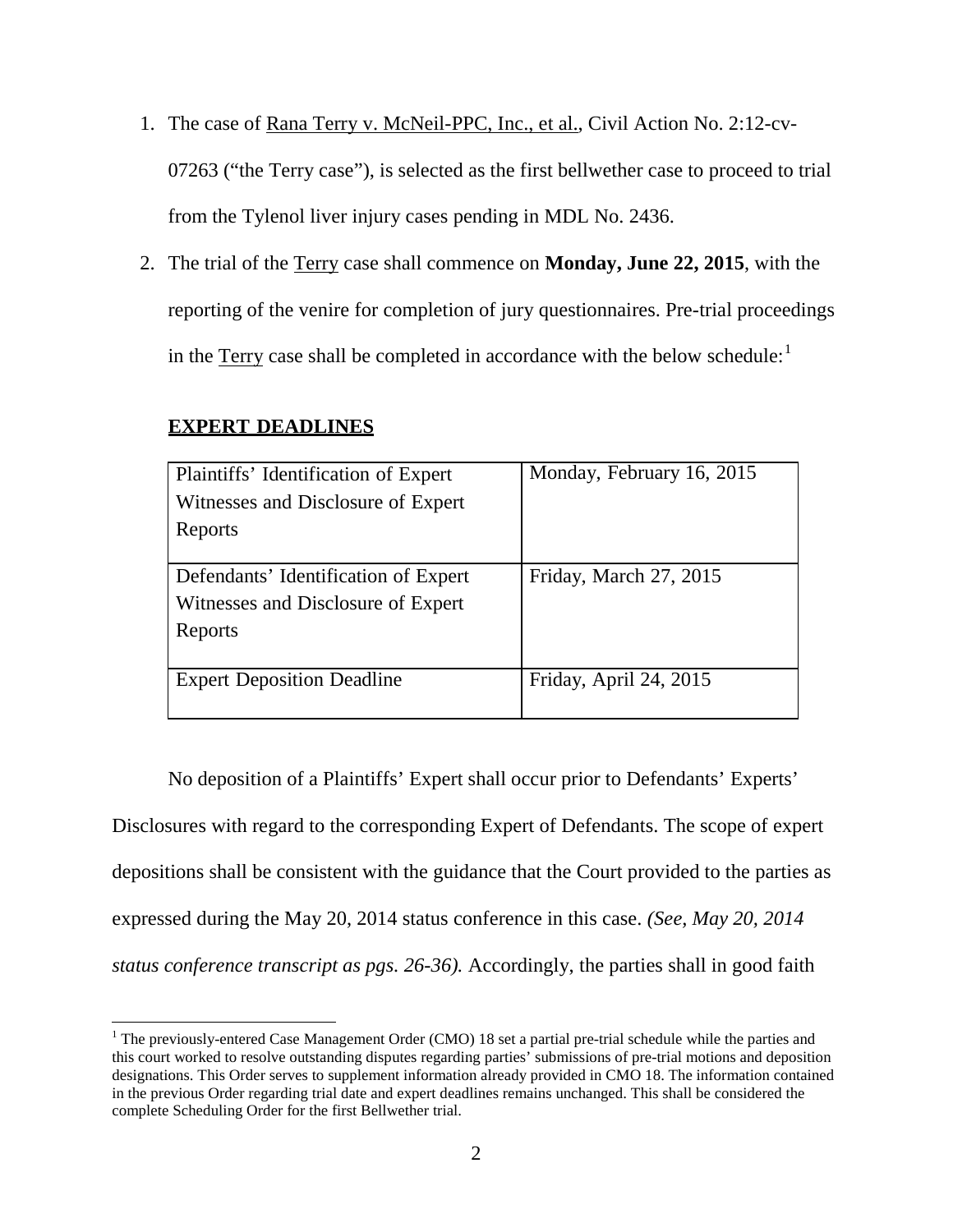not unnecessarily seek to undertake duplicative questioning of an expert whose deposition was taken in the Lyles proceeding. Expert depositions will proceed to the extent feasible in accommodation of the schedules of the experts, with the deposition of the Plaintiffs' Expert on a particular subject or issue to occur first, followed by the deposition of the corresponding Defendants' Expert. This does not change the presumptive limitation of 7 hours of deposition time of an expert.

#### **MOTIONS PRACTICE**

| Friday, May 8, 2015      |
|--------------------------|
| Friday, May 22, 2015     |
|                          |
| Wednesday, May 27, 2015  |
| Wednesday, June 10, 2015 |
| Wednesday, June 17, 2015 |
|                          |
|                          |
|                          |
|                          |

## **JURY INSTRUCTIONS**

l

| <b>Proposed Jury Instructions</b> | Friday, June 5, 2015 |
|-----------------------------------|----------------------|
|                                   |                      |

<span id="page-2-0"></span> $2^2$  The parties may move for leave of court to file Reply briefing. Motions for leave to file Reply briefing shall be filed on or before May 29, 2015.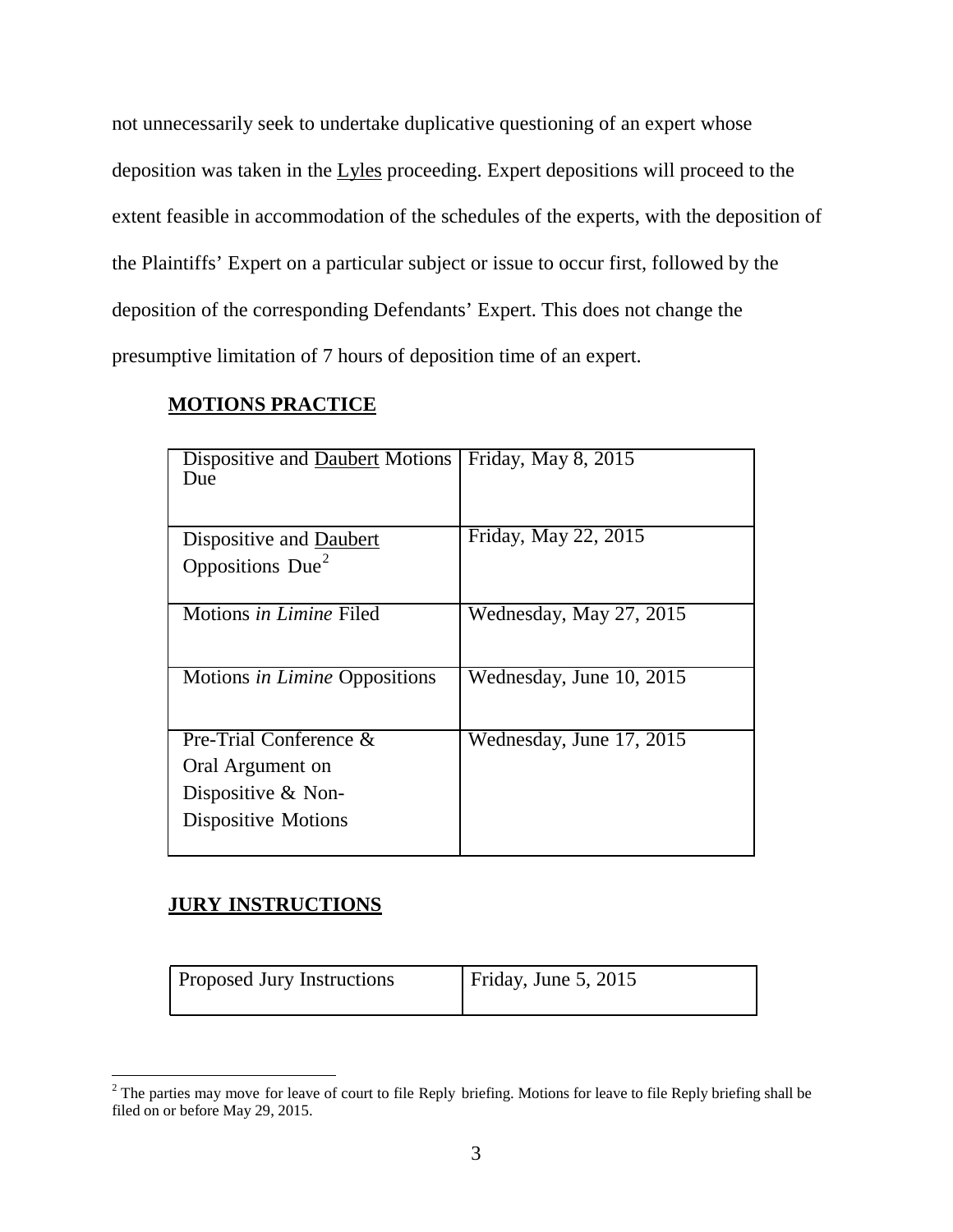## **TRIAL WITNESS LISTS**

| Plaintiffs' & Defendants'<br><b>Identification of Trial</b><br>Witnesses (Live & Via<br>Deposition) | Tuesday, May 26, 2015 |
|-----------------------------------------------------------------------------------------------------|-----------------------|
| <b>Identification of Rebuttal</b><br>Witnesses                                                      | Tuesday, June 2, 2015 |
|                                                                                                     |                       |

| Plaintiffs' & Defendants'<br>Preliminary Exhibit Lists                        | Monday, June $1, 2015$           |
|-------------------------------------------------------------------------------|----------------------------------|
| Meet and Confer Among<br><b>Counsel Concerning Case-</b><br>Specific Exhibits | Week of Monday, June 15,<br>2015 |

# **JURY QUESTIONNAIRES**

| Exchange of Parties'<br>Proposed Jury<br>Questionnaires                    | Thursday, June 11, 2015 |
|----------------------------------------------------------------------------|-------------------------|
| Submission of Proposed,<br>Agreed Upon, Jury<br>Questionnaire to the Court | Thursday, June 18, 2015 |

# 3. **DEPOSITION DESIGNATIONS**

The Court appreciates and understands that certain witness' testimony may be

presented to the Jury in this case by previously preserved videotaped testimony that has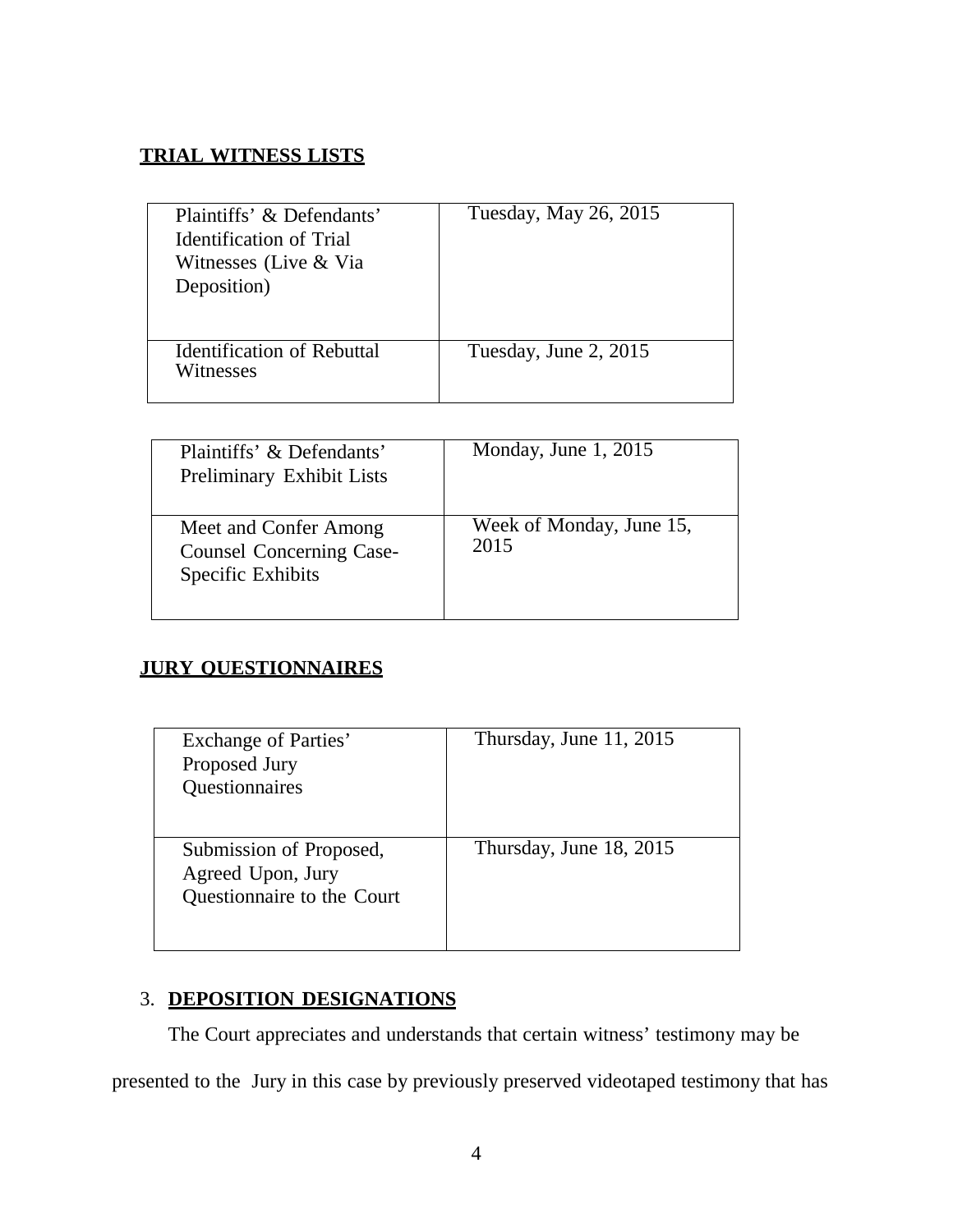been taken in these MDL proceedings. In order to help streamline the process of determining which previously preserved videotaped testimony may be admissible at trial, the Court will begin to review the parties' designations of which deposition testimony is relevant to this case. $3$ 

#### **Protocol for Submission of Deposition Designations[4](#page-4-1)**

- 1. The parties shall submit to the Court a "Deposition Package" for each of the following witnesses: Dr. Kenneth Kwong, Dr. Anthony Temple, Dr. Edward Kuffner, Ashley McEvoy, Kathy Fallon, and Sherrie Cathcart.
- 2. A "Deposition Package" shall consist of:
	- a. A notebook with two sections:
		- 1) A single color-coded transcript (hereinafter, "Transcript") containing the Plaintiffs' deposition designations (red font), Defendants counterdesignations and objections (green font), Plaintiffs' rebuttal designations (red font), Plaintiffs' objections to Defendants' counter-designations (red font), and Defendants' objections to any rebuttal designations by the Plaintiffs (green font).
		- 2) Paper copies of all documents exhibited during the deposition in the order that they are identified.

 $\overline{\phantom{a}}$ 

<span id="page-4-0"></span> $3$  After two telephone conferences with counsel for the parties and this Court, I determined that early review of certain designations would be the most efficient way to proceed.

<span id="page-4-1"></span><sup>&</sup>lt;sup>4</sup> This is the protocol to which the parties have agreed and proposed to the court.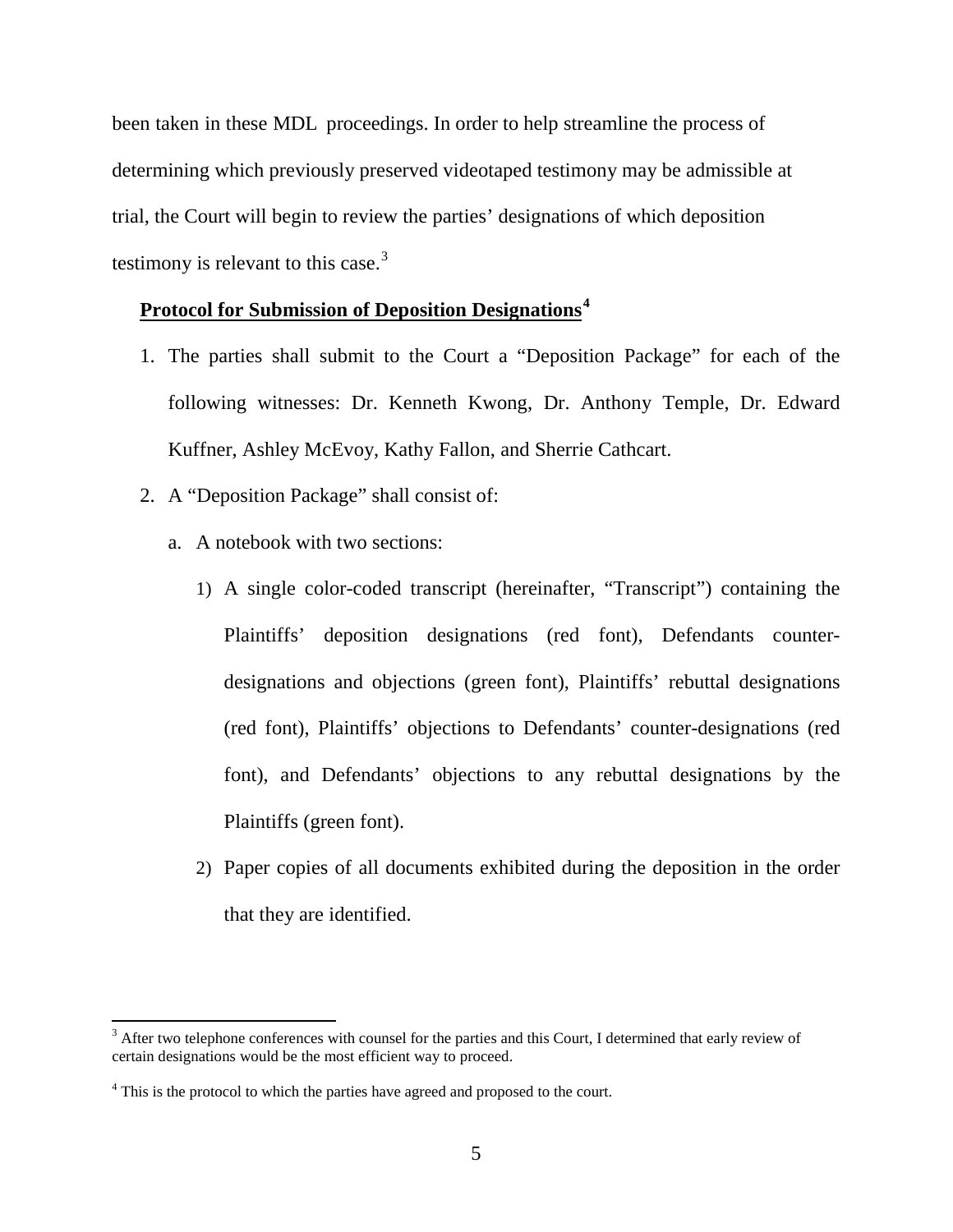- b. A flash drive containing electronic copies of all exhibits and the deposition video cuts for the witness with exhibit call-outs.
- 3. The Deposition Packages shall be completed on a rolling-basis according to the following timeline<sup>[5](#page-5-0)</sup>:
	- a. Defendants shall serve Plaintiffs with witness  $Transcripts<sup>6</sup> containing$  $Transcripts<sup>6</sup> containing$  $Transcripts<sup>6</sup> containing$ Plaintiffs' initial designations and Defendants' counter-designations and objections as follows:
		- Dr. Anthony Temple and Dr. Edward Kuffner on **February 27, 2015**;
		- Dr. Kenneth Kwong and Ashley McEvoy on **March 5, 2015**;
		- Kathy Fallon on **March 13, 2015**.
	- b. Plaintiffs shall provide their counter-designations and objections to the Defendants initial designations (which Defendants shall incorporate into a Transcript) as follows:
		- Sherrie Cathcart on **March 13, 2015**.
	- c. Following their receipt of a Transcript, Plaintiffs shall insert their rebuttal designations, objections to Defendants' designations and responses to Defendants' objections. Plaintiffs will then prepare a deposition video containing all of the parties' designations with exhibit call-outs. The finalized Transcript and deposition video shall be submitted to the Defendants for review as follows:

l

<span id="page-5-0"></span> $<sup>5</sup>$  Service of all submissions described herein shall occur no later than 1:00 p.m. EST on the date identified.</sup>

<span id="page-5-1"></span><sup>&</sup>lt;sup>6</sup>Defendants shall submit all Transcripts in native format so that the Plaintiffs can add any rebuttal designations, objections and responses to Defendants' objections.